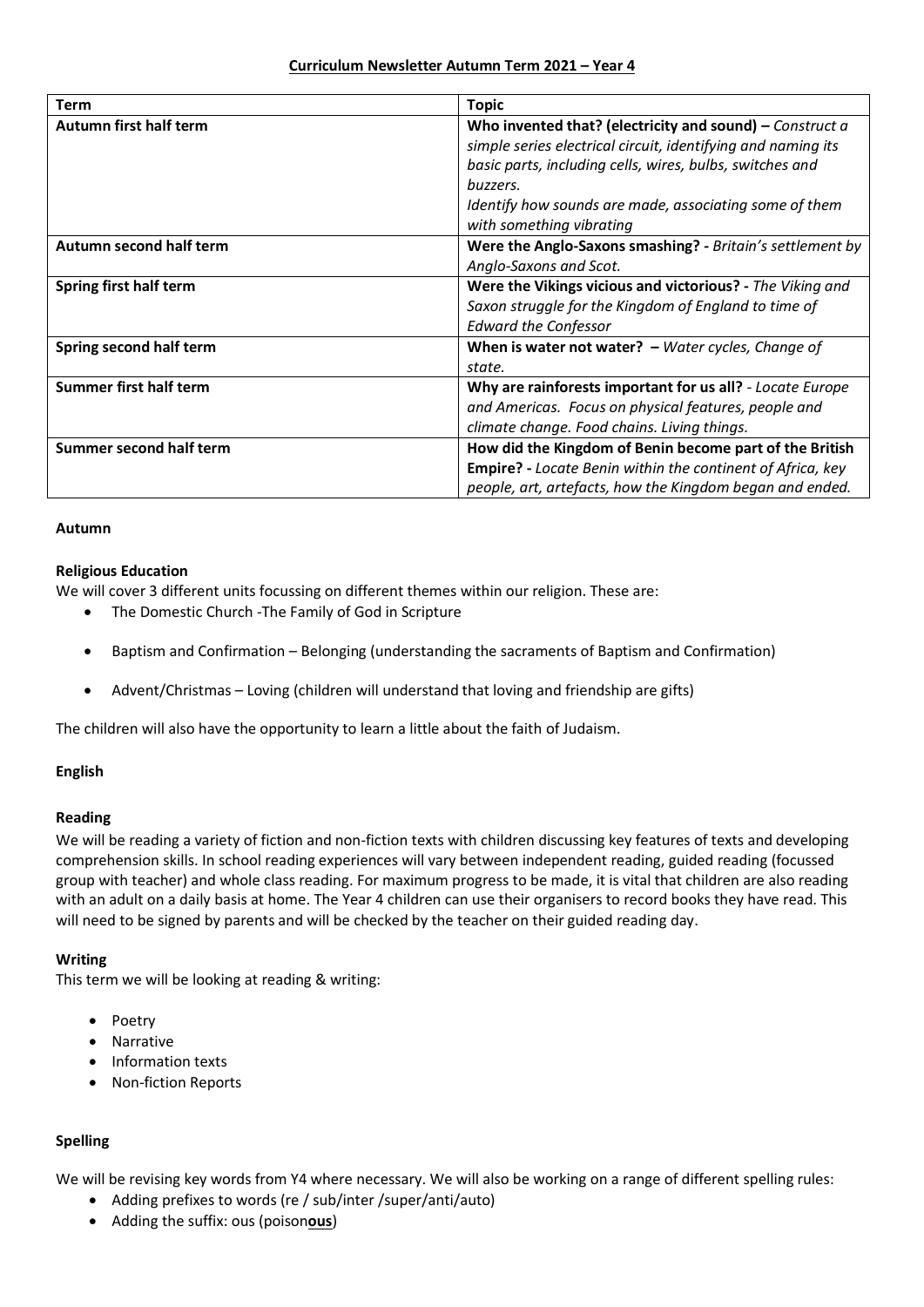Words with endings such as: inven**tion**/expre**ssion**/musi**cian**

# **Grammar & Punctuation**

We will be learning about the importance of proof reading our writing to check for grammatical sense and correct use of punctuation. The children will be expected to be able to use capital letters, full stops, question marks and exclamation marks to demarcate sentences. They will use inverted commas to punctuate direct speech and be introduced to semicolons, colons and brackets.

In their written work children will be expected to use a range of conjunctions [for example, when, before, after, while, so, because], adverbs [for example, then, next, soon, therefore] and prepositions [for example, before, after, during, in, because of]. By the end of year 4 children are expected to be able to use a wide variety of punctuation, connectives and have an increasing vocabulary; it is vital that children read a wide variety of material in order to support this development of language.

## **Mathematics**

Where possible maths lessons will link to our topic but this will clearly not always be possible and many concepts need to be taught in isolation. In addition your children should be practicing their times tables at home in preparation for our weekly test.

We aim to cover the following topics this term:

- Place value (reading, writing, comparing and ordering numbers)
- Decimals (To recognise and write decimal equivalents of any number of tenths or hundredths.)
- Data handling (collect, present & interpret data)
- Measuring (using and converting between mm /cm/m)
- Addition & Subtraction (mental and formal written methods)
- Time (telling time in 5 minute intervals)
- Measuring reading scales (thermometers, force meters, weighing scales, etc
- Fractions (recognise and write fractions of amounts and objects)

## **Topic –**

## Electricity

Identify common appliances that run on electricity and construct a simple series electrical circuit, identifying and naming its basic parts of a circuit. Recognise some common conductors and insulators, and associate metals with being good conductors.

## Sound

Identify how sounds are made and recognise that vibrations from sounds travel through a medium to the ear.

## Anglo Saxons

From Anglo-Saxon invasions, movement patterns, settlements and kingdoms: place names and village life. Recognise Anglo-Saxon art and culture including Christian conversion. Name and locate geographical regions and their identifying human and physical characteristics.

## **French**

Year 4 children are continuing to learn French in a weekly lesson. This term our French topic is called 'Les Animaux' (Animals). Within this topic we will be covering:

- pets
- numbers to 40
- festivals / Christmas
- sounds and spellings